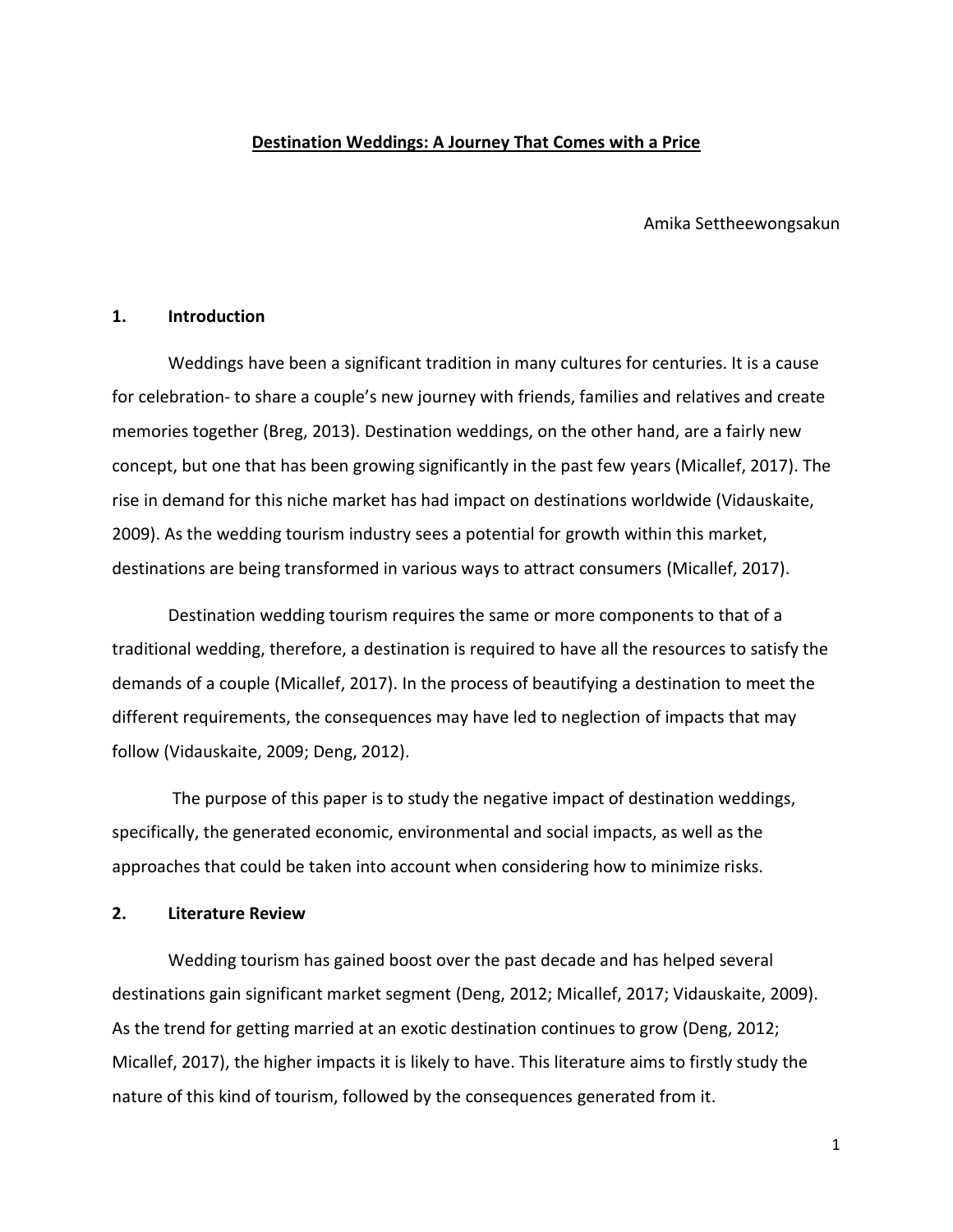### *2.1 Concept*

Destination wedding occurs when a couple decides to get married outside the zone of their permanent residence. Most of the time, destination weddings are combined with a honeymoon, also termed as 'weddingmoon', where couples get married and spend their honeymoon in one location (Micallef, 2017). Destination wedding couples usually choose exotic landscapes as it is believed that the alluring beauty of nature can trigger emotions, erotic, sexual and sensory, whilst glorifying the love a couple has for each other (Johnston, 2006). According to the Fairchild bridal group, out of 86% of couples who dream of having a destination wedding, 16% have made it a reality (Micallef, 2017).

### *2.2 Why choose destination wedding?*

There are several reasons for the growth in demand for destination weddings. First, getting married away from home saves money. Many couples who choose to have a destination wedding say that it is easier to have a smaller destination wedding than a bigger domestic one. The couple is thus able save costs as the number of guests attending are much lower (Breg, 2013).

Second, destination weddings are less stressful. A destination wedding is an escape from nuptial drama as it allows the couples to decide how they want to get married, rather than how society wants them to get married (Breg, 2013). In many cultures, weddings involve a lot of preparation, tradition and social protocol. For instance, weddings in Japan are considered sacred, and come with a lot of traditions. It is customary to invite families, relatives and business colleagues. Family members are actively involved in all the preparation and this can result in unnecessary drama (Schumann and Amado, 2010). In the case of destination weddings, couples are in charge of the things they want done and how they want it done. As weddings are arranged at exotic locations, the ambience is much more relaxed (Breg, 2013).

Third, change in consumer preferences are now playing a more important role. Millennials have evolved ideas associated with weddings. With more education and consciousness, millennials tend to have special demands, seeking something different – something that shows their personality (Wall and Mathieson, 2006) and these could be in terms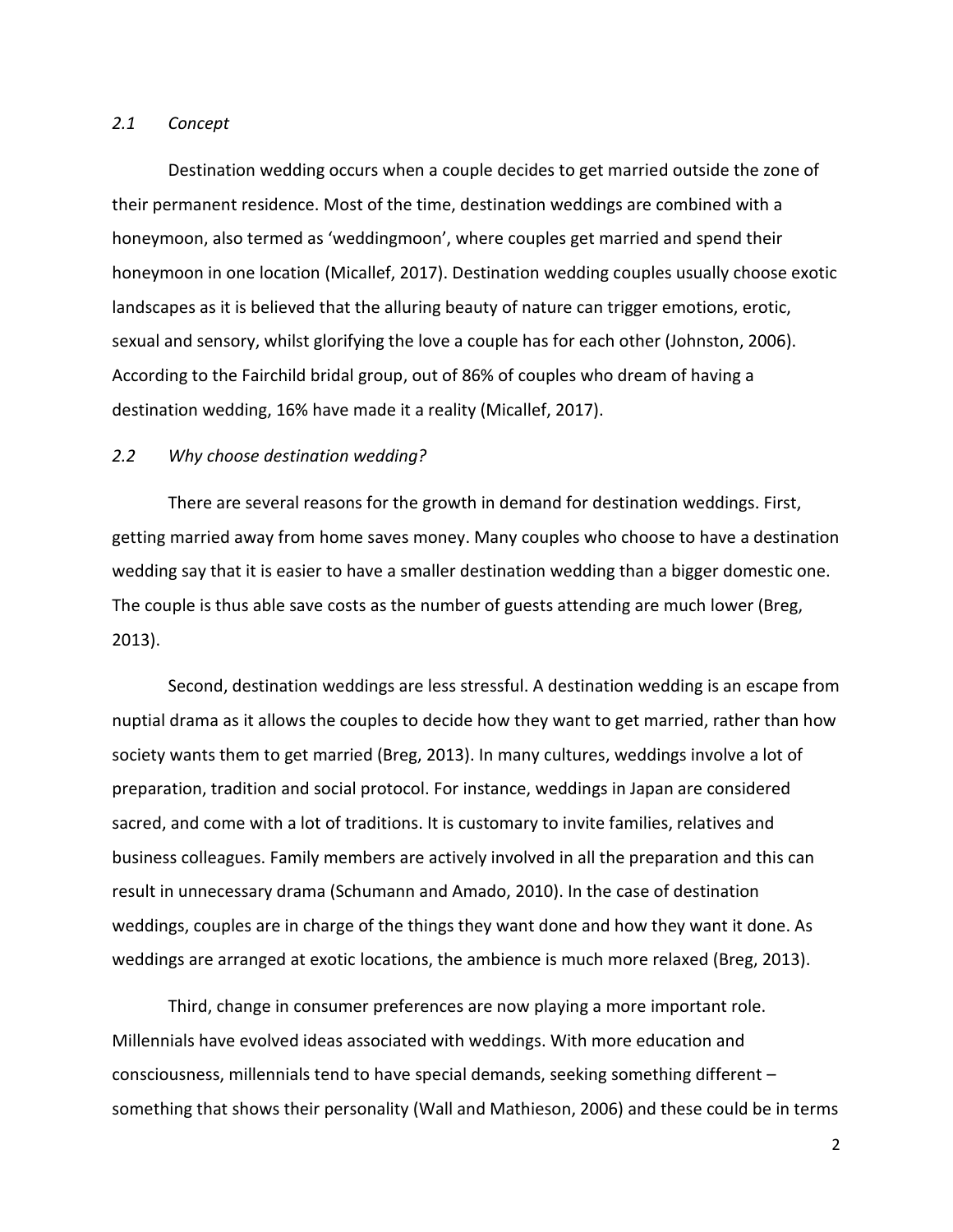of wedding themes, dresses, music, flowers, and even decorations, must be unique (Questex, n.d).

All the reasons mentioned above imply that the evolution of destination weddings is not solely cost related but also suggests that socio-cultural factors are now playing an important role in the process of decision making for these events (Atzori, Fyall and Miller, 2018).

### *2.3 Previous Research*

A destination wedding is a fairly new concept; consequently, very limited studies have been done on the impact of such events on this tourism sector. Although a few studies have been done on wedding tourism, most of them either focus on the positive images of weddings or on how weddings are celebrated differently in different cultures.

However, in 2018, when destination weddings started gaining more attention from people, many tour operators attempted to collect data on the demands for destination weddings. Results show that North and Central America had the highest market with 30%, Asia 22%, Europe 20%, South America 12%, Australia and New Zealand 6% a and Africa and the Middle East at 5% each (Restanis, 2018).

### **3. Negative Impacts**

Destinations weddings are 'once-in-a-lifetime' event that holds significant importance for a couple (Wall and Mathieson, 2006; Deng, 2012). People are willing to invest more in order to have the most perfect dream wedding (Deng, 2012; Micallef, 2017) but like a double-edge sword destination are being severely damaged due to the effects of destination weddings (Wall and Mathieson, 2006). This paper focuses on the three major impacts caused by destination weddings, including economic impact, environmental impact and social and cultural impact.

Firstly, the paper looks into the economic impacts and the harms it can cause on the destination of the couple and the host destination and community. It also takes into account other external costs that can incur from the destination wedding activities.

# 3.1 Economic Impacts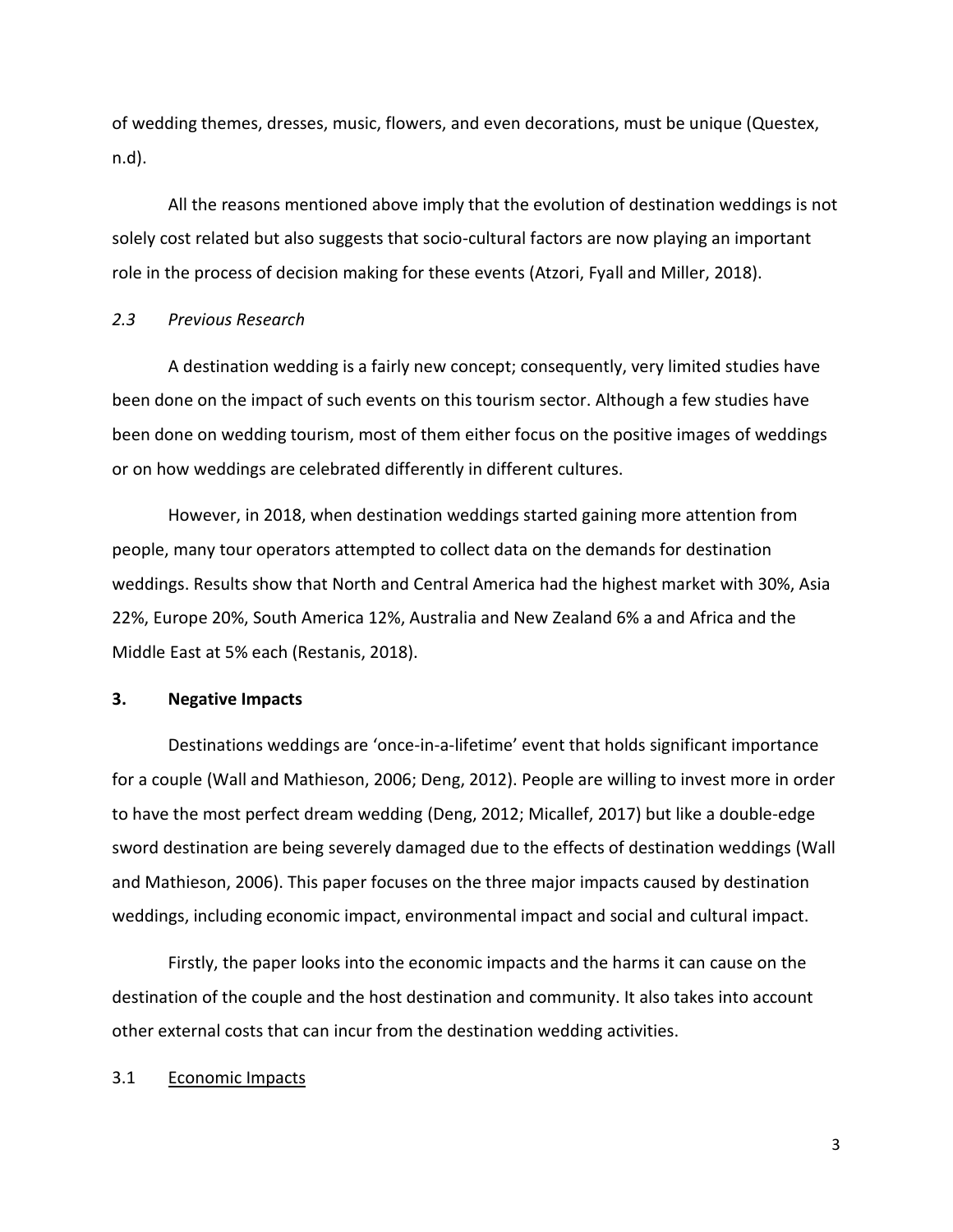It is unarguable that destination weddings can give an economy a big boost. It increases the employment rate and can open up new opportunities for both the destination and the people in the host country. However, it could also have a negative impact, such as the effect on the economy if people decide to go back to traditional weddings (i.e. over dependency). Such economic uncertainty could be very unfavourable for the destination wedding sector.

### *3.1.1 Over dependency on the destination wedding market*

Durinec (2013) suggested, "wedding coordinating companies, airlines, cruise lines, hotels chains, resorts and other stakeholders are discovering that they can profit sustainably by making destination weddings …part of their tourist offer." A lot of investment and effort is put into embellishing a destination to attract more customers. Over depending on the destination market can adversely affect the host country as well as its residences.

# • *Effects on the host country*

Other than availability, many destination wedding couples look for other components to make their day special. According to Kuoni, the Caribbean was voted the perfect place for destination weddings (Kuoni, 2015). With its charm, and the availability of the 3S (Sun, Sand, Sea), it is at the top of the pick list. However, due to socio-economic changes, couples now also consider destinations such as Maldives, Hawaii, Mauritius, Bali and Phuket, which can offer the same ambience at a lower price, to have a perfect beach wedding (Vidauskaite, 2009). Therefore, the Caribbean, with its smaller scale, is an easy target to be affected in the case of economic uncertainty. A destination as a tourismproduct is perishable and starts losing value when the demand is lower than supply (Wall and Mathieson, 2006). With greater demand for destination weddings comes more hotels, wedding venues, food and decorations and all sorts of raw materials are necessary to satisfy consumer needs. For instance, couples who desire to get married in the rainforest would prefer a bouquet of unique wildflowers rather than regular red roses. Destination weddings extract local resources from those landscapes and overusing these can result in a shortage of resources to meet demand in the future (Wall and Mathieson, 2006).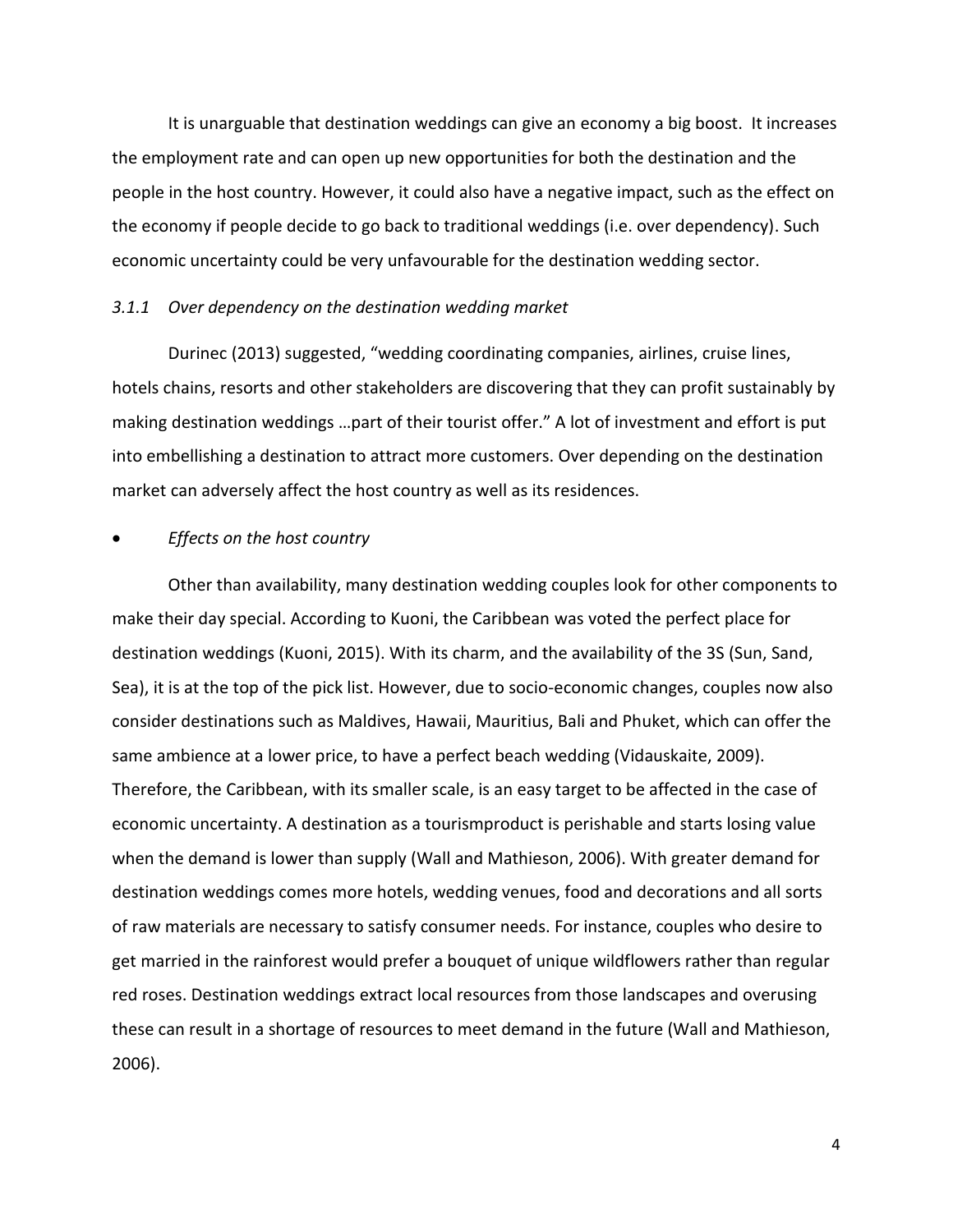# • *Effect on residences*

The tourism sector is price and income elastic (Wall and Mathieson, 2006). With an increase in employment rate, local residences are also required to pay higher taxes. Prices of goods and services also increase when demands are higher than supply, leading to a higher cost of living (Ap and Crompton, 1998). In addition to higher costs, many service sector jobs offer lower rates of pay. For instance, the food and beverage department require more people to work but the locals are often paid lower than the national minimum wage. Local residences are also at highest risk of losing their job if the demands for the destination falls (Wall and Mathieson, 2006).

## *3.1.2 Cashflow*

Weddings do not only contribute to their own industry, but rather, change in that sector can affect the tourism industry as a whole. This will include travel agencies, accommodation, tour operators and flights (Kuoni, 2015). Additionally, destination wedding sector does not only impact the economy of the host destination, but also the couple's residential destination.

• *Impact on both parties* 

In the past 10 years, New Zealand's wedding industry has grown by 300% and the industry itself has contributed almost 30 million dollars to the economy (Johnston, 2006). The host country has obviously benefited from the money inflow from destination weddings, but the other party, the country in which the couple are residents of, is losing money. The issues associated with the cash flow are difficult to measure. The inaccuracy in establishing the balance of such payments can influence the figures on the country's GDP (Wall and Mathieson, 2006). Therefore, as more couples are keen on having destination weddings, the more currency goes out of their home economy.

## • *Impact on wedding organizations*

As much as destination weddings can affect the economy on a global scale, it also generates impacts on a national and international scale. Wedding organizers, wedding planners, event organizers and almost the whole tourism sector can be affected by destination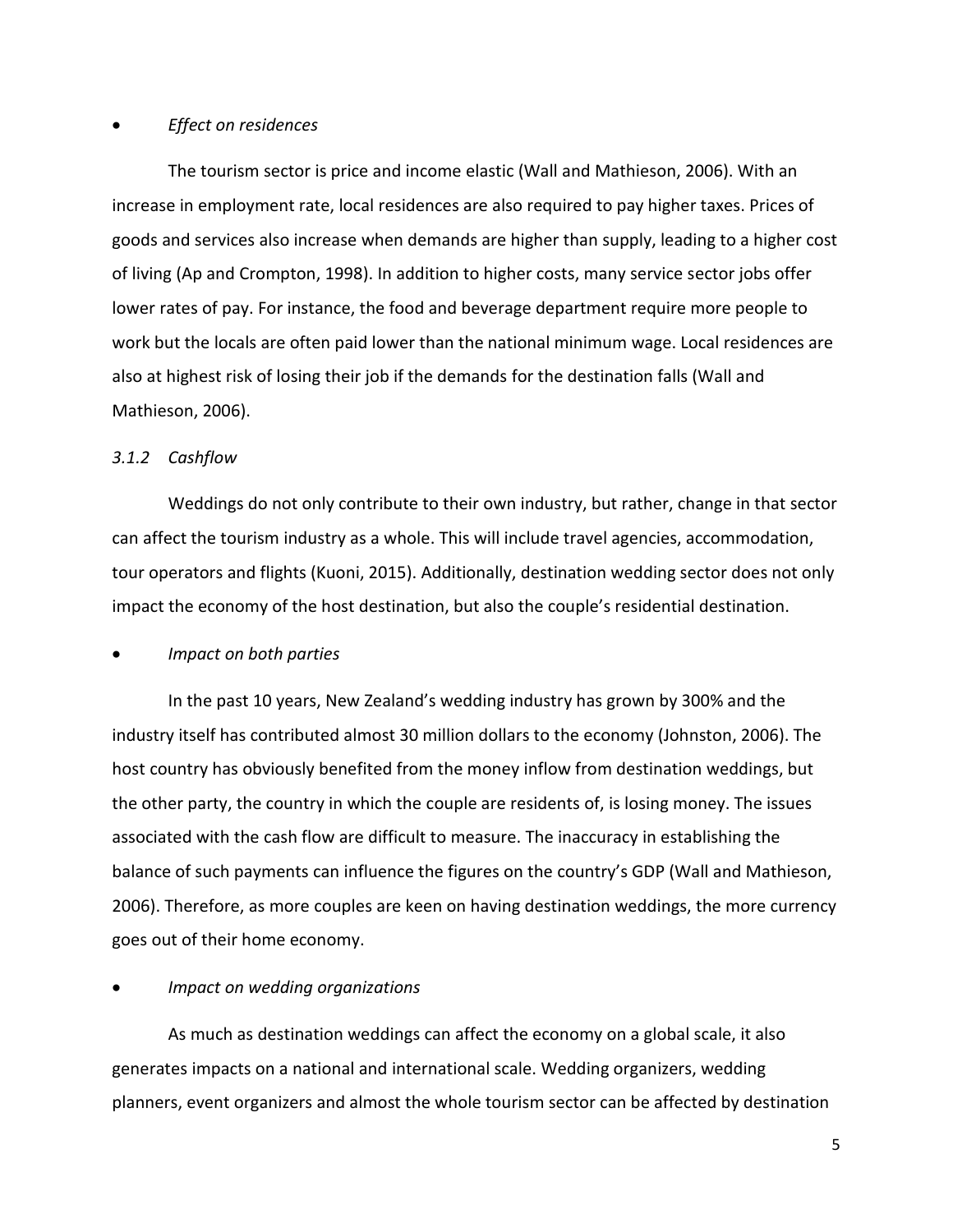weddings. Many couples now prefer wedding planners to do most of the preparations for them because it is convenient and, most of the time, it all comes in a package at a cheaper price (Questex, n.d). When a couple buys a destination wedding package, they are obliged to use the products and services offered within the package. The services range from wedding locations to flights and hotels, all of which are booked through agencies abroad. Domestically located wedding organizations are thus losing their market share (Britt, 2013).

## *3.1.3 Creation of external costs*

Not all destinations have the available resources to attract customers, whilst some are rebuilt or adapted accordingly to the changes in consumer demands. More and more destinations are also being used in campaigns to promote themselves as the perfect destination wedding location (Durinec, 2013). New Zealand, with its white glaciers, rugged mountains, green tropical forests, blue coastlines and sandy beaches (Johnston, 2006) can easily attract destination wedding couples, but there are other destinations that require a substantial transformation to gain a competitive edge. To provide a more realistic example, Pattaya was once a peaceful city which was redeveloped to attract more tourists. Beaches were beautified for wedding venues; more accommodation and facilities, such as airport, was built for the convenience of consumers. The transformation did capture destination wedding market, but the once peaceful city lost its charisma (TAT, n.d.). Like Pattaya, many destinations were transformed, and money was being invested in order to promote these destinations for weddings. However, not all destinations were successful; not because they lacked beauty but because they lacked the resources upon which to build. Ultimately, the money invested could have been better used on another sector of the economy. There are a lot of opportunity costs associated with external costs (Wall and Mathieson, 2006).

#### *3.1.4 Discussion and Recommendation*

Economic consequences are always mentioned, whether or not they are relevant to destination weddings. It can be noted from this section that destination weddings can generate several negative impacts, but the size of the impact is determined by the size of the destination. Most often, the larger the destination, the smaller the impact (Wall and Mathieson, 2006).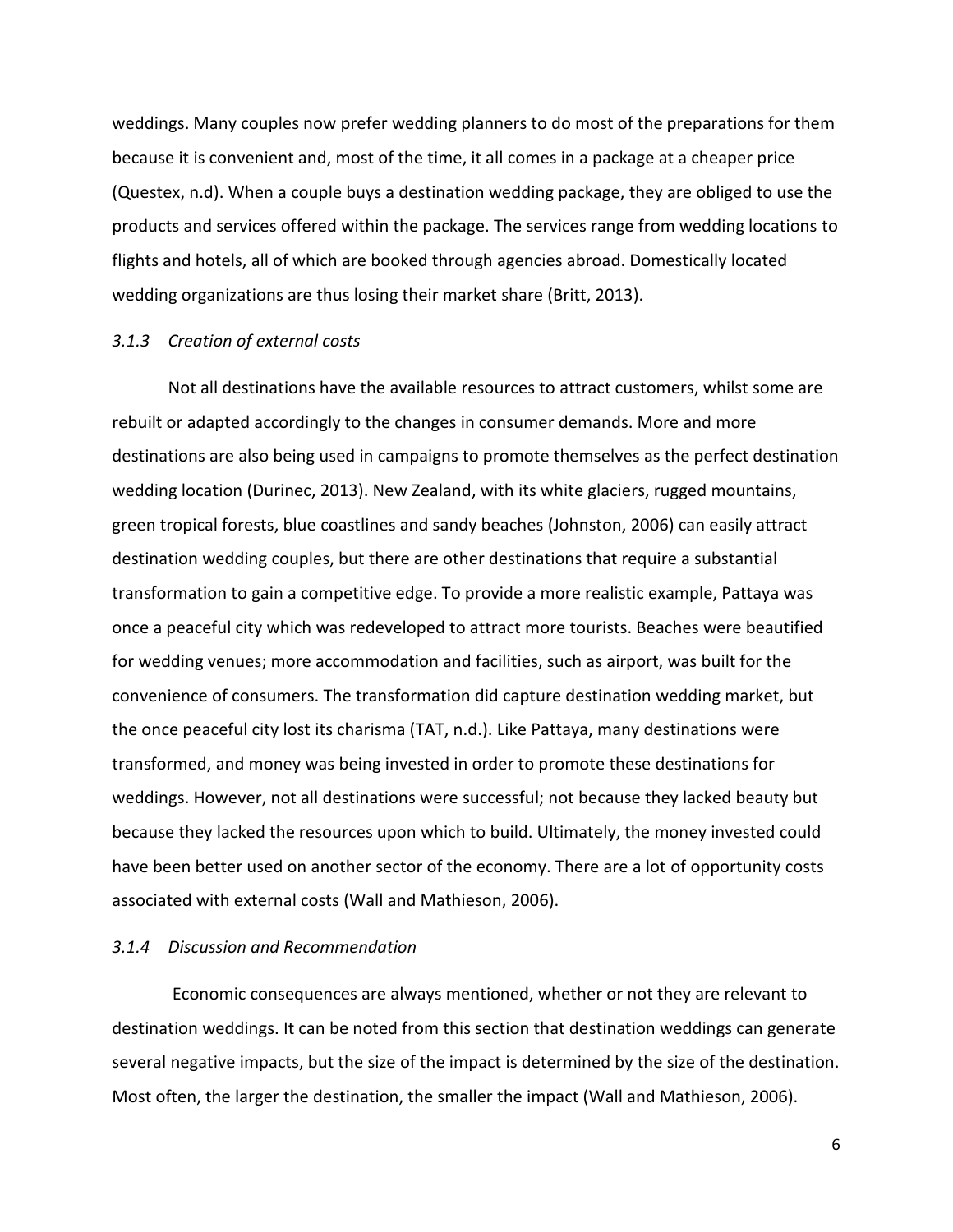### *Sustainable approaches*

Not all countries have the ability to deal with economic uncertainty and overcome it successfully. Developed destinations such as France, Italy and USA do not rely on wedding tourism because they have diversified economies. However, developing countries and smaller destinations heavily rely on the destination wedding market, making them vulnerable to all sorts of changes (Wall and Mathieson, 2006). Small destinations need to spread their risk to sustain profitability.

To minimize the impact on both parties, a cost- benefit analysis approach could be applied (Wall and Mathieson, 2006). To apply this strategy successfully, the potential costs and benefits for both parties should be thoroughly weighed up; not only on a national but also on a global scale. A properly considered strategy could then be formed and applied. The approach should be flexible in how it could be implemented.

## 3.2 Environmental Impacts

More recently, studies are including environmental impacts as part of their discussion, as environmental concerns are beginning to play a major role. The environment is not limited only to air, land and water but also flora, fauna and people are a major part of it (Wall and Mathieson, 2006). For destination weddings, the environment of the host countries plays an important role in attracting tourists.

Destination wedding is a synonym for natural tourism. A destination's landscape must be 100% natural to attract tourists (Johnston, 2006) but many destinations are losing their charm because of tourist activities. Millennials prefer themed weddings, be it mountains, beach, cruise or even Disneyland, to make their wedding day special (Fromm, 2018). The emergence of such themes can significantly damage the environment in which they take place and the people at those destinations.

### *3.2.1 Overuse of land*

Tourism has one of the most complex sets of land uses (Xi, Zhao, Ze and Kong, 2014) and one of the most common resource problems as a result from tourism activities, is land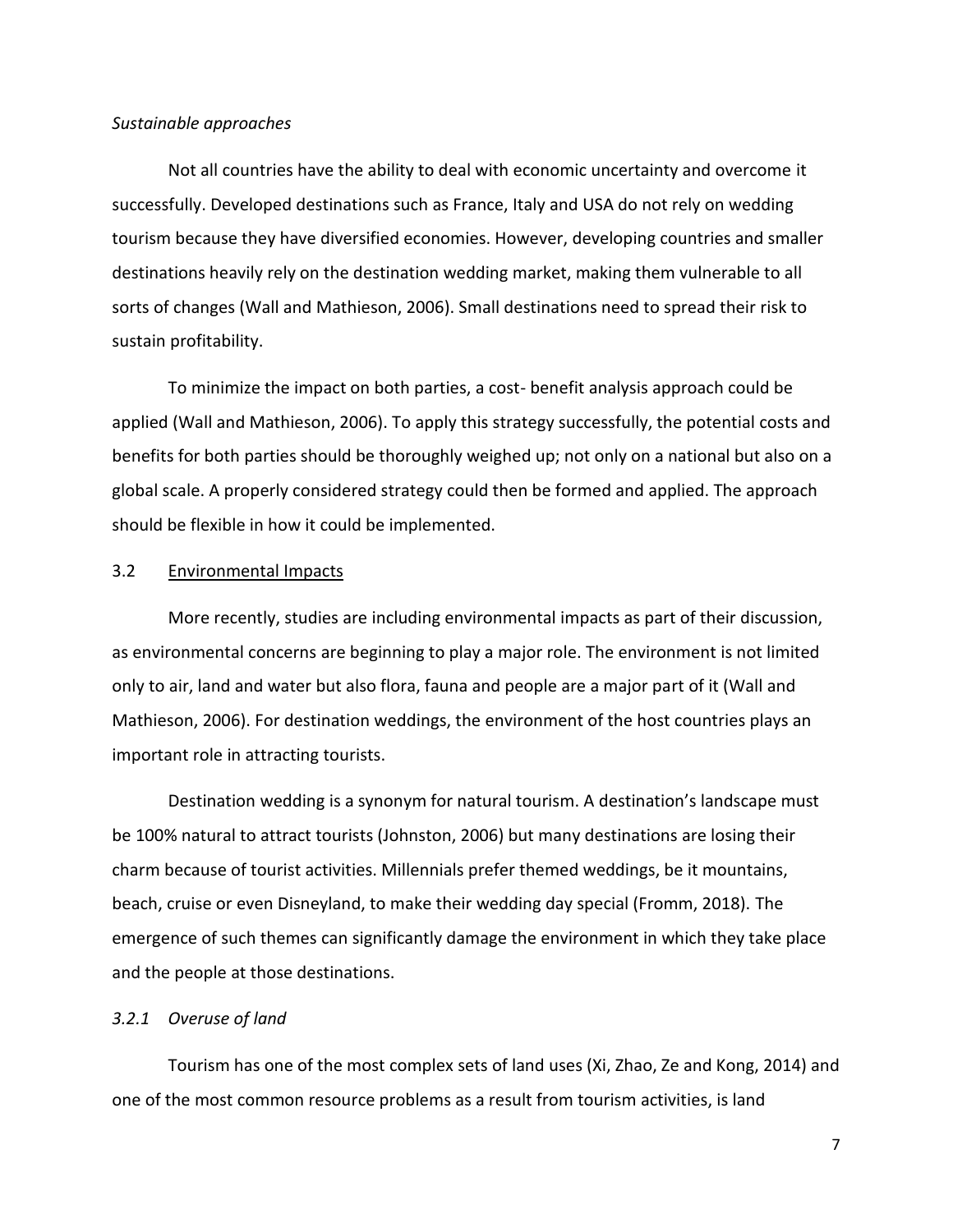degradation (Healy, 1994). Land resources, including minerals, fertile soil, fossils, wetland and forests, are losing value (Sunlu, 2003). More couples are now choosing to get married in natural settings because they believe nature can help restore well-being and reduce stress (Richins and Hull, 2016). Destination weddings are a major cause of land degradation because; first, couples now tend to celebrate their wedding for more than one day. In Indian culture, for example, weddings are usually 6-7 days long as there are so many traditions to carry out by both bride and groom (Micallef, 2017), but now longer weddings are preferred by all couples as it gives them a longer time for celebration. Increase in the number of wedding days means that a destination needs to be quickly turned over ready for the next use. Soil and vegetation are destroyed in the process. Soil is an important component of land, but over use of the soil weakens it and its ability to recover, leading to soil erosion and a lesser ability to withstand natural disasters (Wall and Mathieson, 2006). Second, congestion from crowds are another issue. Often, the number of guests at a destination weddings can be far less than expected, but there are occasions where the number of guests exceeds a destination's carrying capacity (Wall and Mathieson, 2006). Although the number of guests attending a couple wedding can imply a greater social status, environmentally, overcrowding is equivalent to congestion and can seriously damages natural resources. For example, Lake Tahoe, a mountain in California, once a beautiful and peaceful mountain has, since becoming a destination for weddings, lost its scenic quality (Healy, 1994).

# *3.2.2 Effect of themed weddings on wildlife and marine life*

Wall and Mathieson (2006) suggests the new generation can be described as experience seekers; as such, what could be better than getting married in a tropical forest or underwater. The demand for rainforest weddings and underwater weddings has indeed been on the rise, the consequences of these are, however, profound. This section summarizes the impact of rainforest themed weddings on wildlife and underwater themed wedding on marine life.

Many tropical rainforests are now being exploited by the tourism sector. The wedding industry has also been trying to capture new market by introducing all sorts of different wedding ideas, including getting married in the center of a tropical rainforest. Trees are being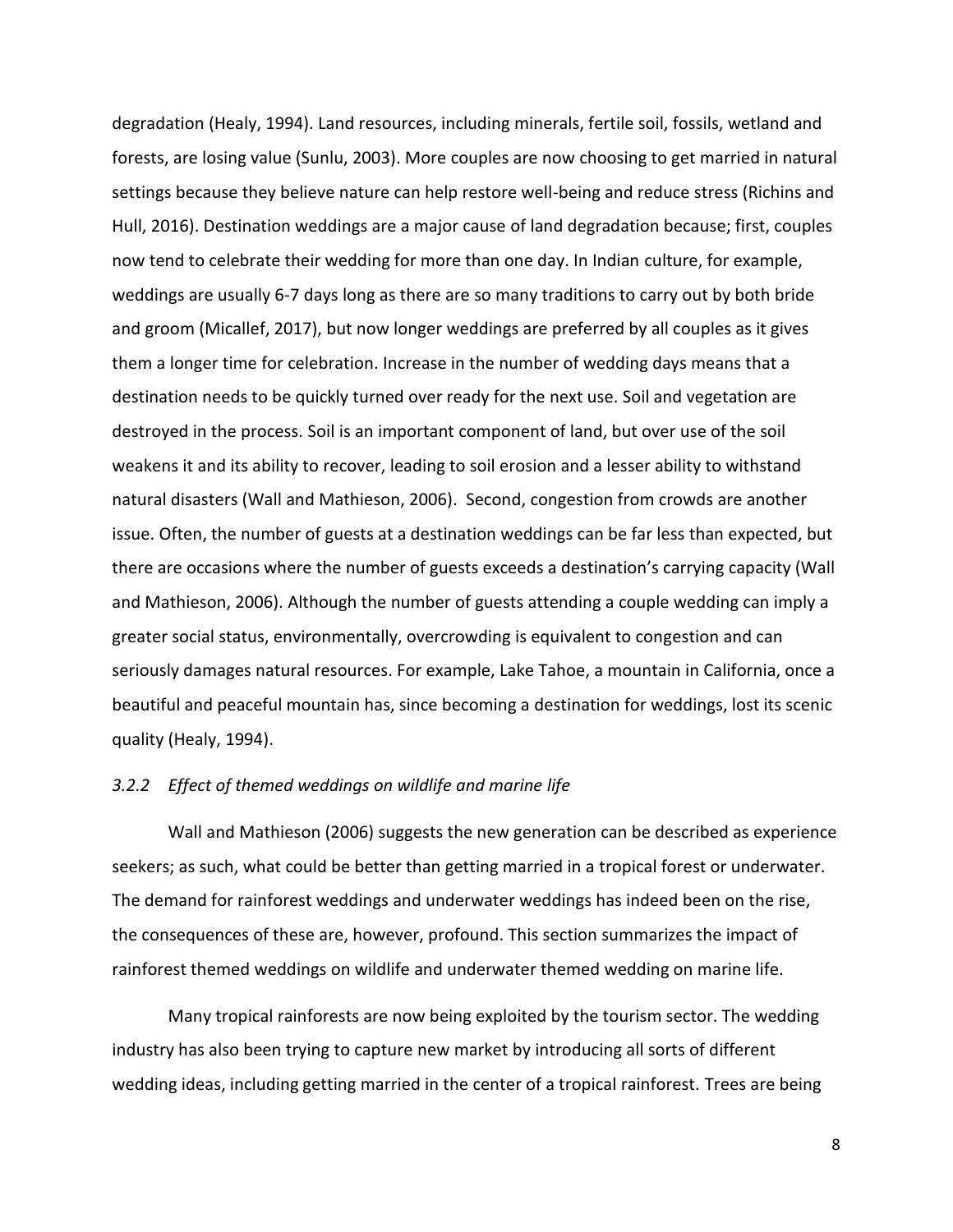cut down to clear spaces to make wedding venues. Wedding planners at those destinations also offer inclusive camping packages in order to add a wow element to the couple's, and their guests', experience. Nonetheless, no consideration had been given to impact this may have on wildlife, whose habitat is being shut down in the process. Cutting down trees destroys the habitat of many small animals and primates (Wall and Mathieson, 2006). Some wildlife are very sensitive to change and therefore, migrating from their habitat can cause modifications to that species. Many species of wildlife, especially those that depend on specific food, habitat, and season, when disturbed by such tourist activities, often die or become threatened by extinction. Other than physical interference, some wild species can become mentally and physiologically disturbed in the process. Symptoms can include increased stress rate, heart rate and eventual death (Buckley, 2004). Music and bands at weddings can also produce different behavioral changes in different species (Wall and Mathieson, 2006).

Lakes, streams, oceans and seas are major water attractions (Wall and Mathieson, 2006) but people often neglect the importance of water and contaminate it. The Caribbean is now more popular than ever for cruise weddings (Hall, 2001) but cruises are also one major reason for the death of coral reefs and marine life. Reefs in coastal areas such as Miami and Alaska are being damaged by cruise ships anchoring in deep-sea water (Brida and Zapata, 2009). Waste from cruise weddings are also dumped into the sea, killing fish, and contaminating the water with different species of fungus. Other than cruise weddings, getting married underwater is also becoming a new trend. Many beautiful destinations have started offering underwater weddings for couples. For example, the Tourism Authority of Thailand organizes mass underwater weddings for couples, every year, on valentines' days (TAT, n.d.). Scuba diving and snorkeling not only affects the reefs but marine creatures are physiologically disturbed as well.

### *3.2.3 Discussion and Recommendation*

Sea, scenery, water and wildlife, forest and mountains, are major destination wedding attractions and with the shift in preference to more eco-based weddings, environment is a big influencer in choosing a destination (Cooper and Hall, 2007). Several destinations are waiting to be explored, especially in developing countries. Destination wedding tourists, however, come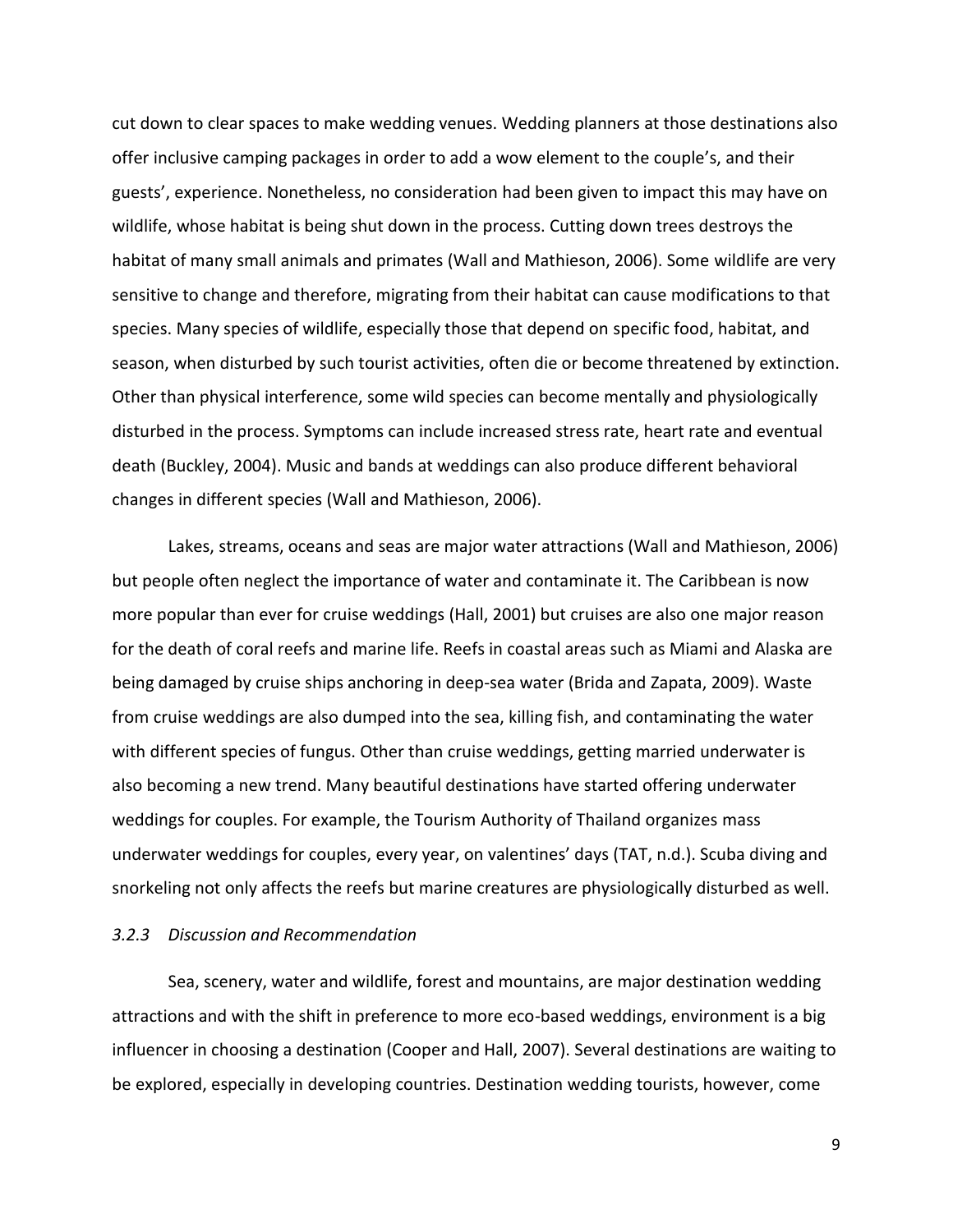from developed countries (Simmons and Becken, 2004). Many environment analysis frameworks have been introduced for sustainable development but again, these frameworks are less effective because developed countries have less exposure to the risks from the wedding sector. On the other hand, developing countries are at higher exposure to environmental impacts (Cooper and Hall, 2007).

### *Sustainable approach*

Destinations and world heritage sites in both developing and developed countries are well preserved (Cooper and Hall, 2007) because of proper regulation from government bodies (Xi, Zhao, Ge and Kong, 2014). Such areas are well protected from over exploitation. However, many other small parks and conservation sites are at risk of being destroyed through tourism activities. A sustainable approach to this problem would be privatizing the land (Healy, 1994). It is impossible for the government to buy, or own, all the green areas within a destination, but it is possible for them to regulate use of such properties. Setting up authorities to protect these conservative areas will help a destination protect more of the environment from being exploited by damaging and illicit activities.

#### 3.3 Social and Cultural Impacts

Tourism has been a major source of intercultural contact (Dogan, 1989). Bodies are shifting towards a focus on tourism that is more social and cultural (Johnston, 2006). Consequently, many theories are now trying to study social changes, within family values, culture, beliefs and habits (Wall and Mathieson, 2006). The social impact of destination weddings can be at many levels, ranging from the individual to the community and global level.

#### *3.3.1 Individual Level*

As mentioned earlier, weddings are a celebration for families and friends (Breg, 2013) but, more recently, couples prefer to get married far away from home, which is contrary to this view. Ngem and Elsamadicy (2017) believe that the motivation for wanting to have a destination wedding is linked to Maslow's theory of the 'Hierarchy of Needs". Maslow categorizes human needs into 5 categrories, ranging from basic needs, safety needs, social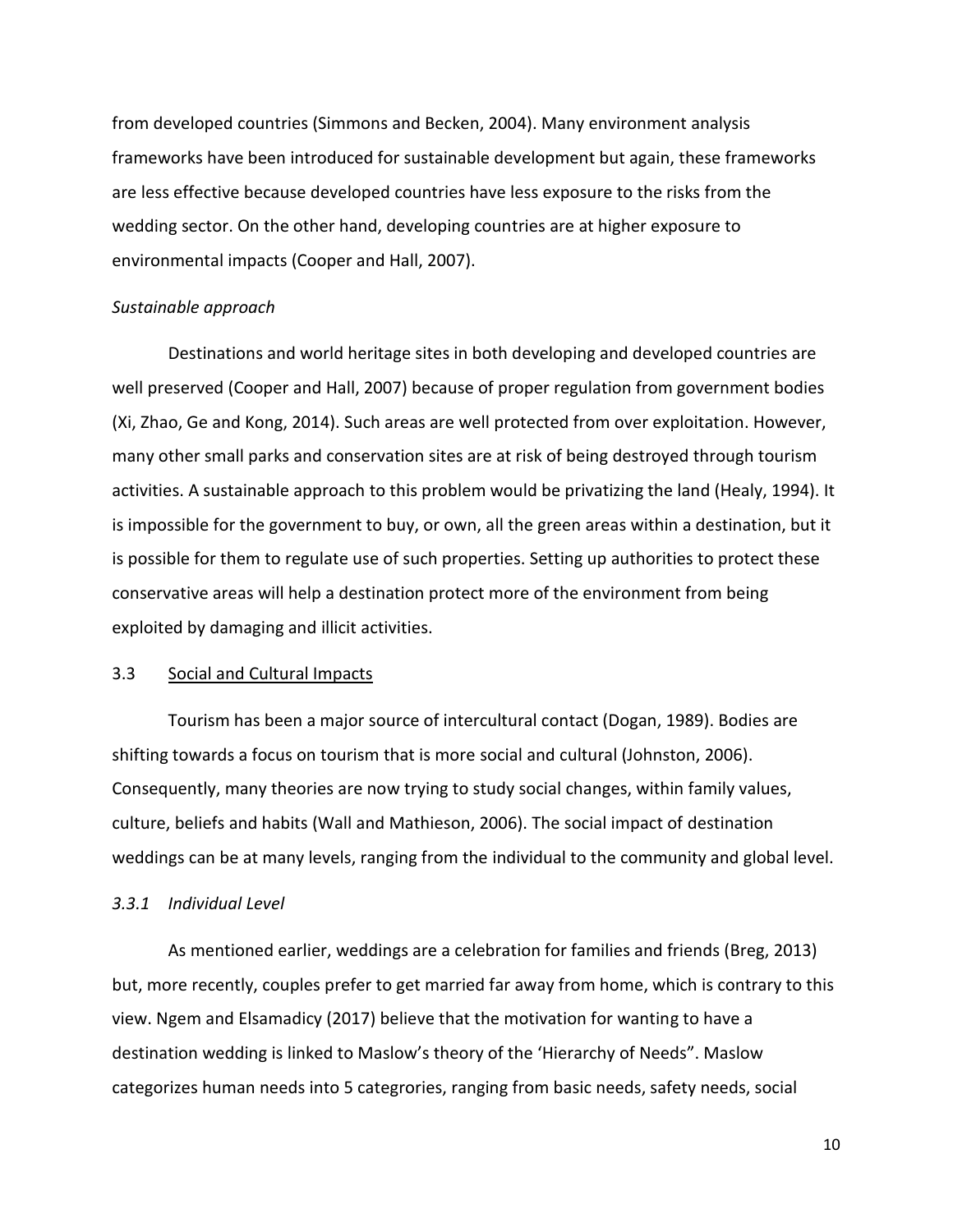needs, self-esteem and self actualization. The motivation for an individual opting for a destination wedding is a product of either social need or sense of belonging. As has already been suggested, couples may opt for a destination wedding to prevent nuptial dramas. However, the concept of destination wedding not only seems to oppose Maslow's theory, as the increase in demand for destination weddings might imply that more couples now prefer isolation rather than being in a group. The tradition of celebrating a marriage with families and friends may, slowly be fading away.

### *3.3.2 Community Level*

Not only do destination weddings affect society's beliefs, habits and values, but social and family lives are being challenged. Communities are reinventing their cultures to suit the changes in tourist demand, thus changing the perception of cultural authenticity of weddings (Brunt and Courtney, 1999). To give a more realistic example, in the past, weddings in Japan were traditionally done in Shinto style, at a Shinto shrine, but over the years, wedding norms have now changed from traditional shrine-based weddings to church weddings or destination weddings. According to the 'I do down under' documentary, figures show that almost 60% of couples who tend to go for destination weddings are Japanese (Johnston, 2006). Brunt and Courtney also mention in their article that local communities, such as those in the Caribbean, are starting to lose their traditions as they try to adapt to the habits and culture as a destination sought by wedding couples (Brunt and Courtney, 1999).

#### *3.3.3 Global Level*

For many, 'Wedding' is a term that defines the sacred union of a man and woman, and that tradition has been going on for centuries – that is until recently, when more LGBT couples seek marriage. The function and meaning of weddings have now changed (Johnston, 2006). Increasing numbers of gays and lesbians couples are looking to get married and since the legalization of same sex marriage in the UK in in 2014, society has shifted to a greater acceptance of same-sex marriage (Appleton, 2013). Internationally, LGBT couples prefer to get married outside their destination area for several reasons, including, escaping brutal regulations. Many states in the US, for example, have not yet legalised same sex marriage, with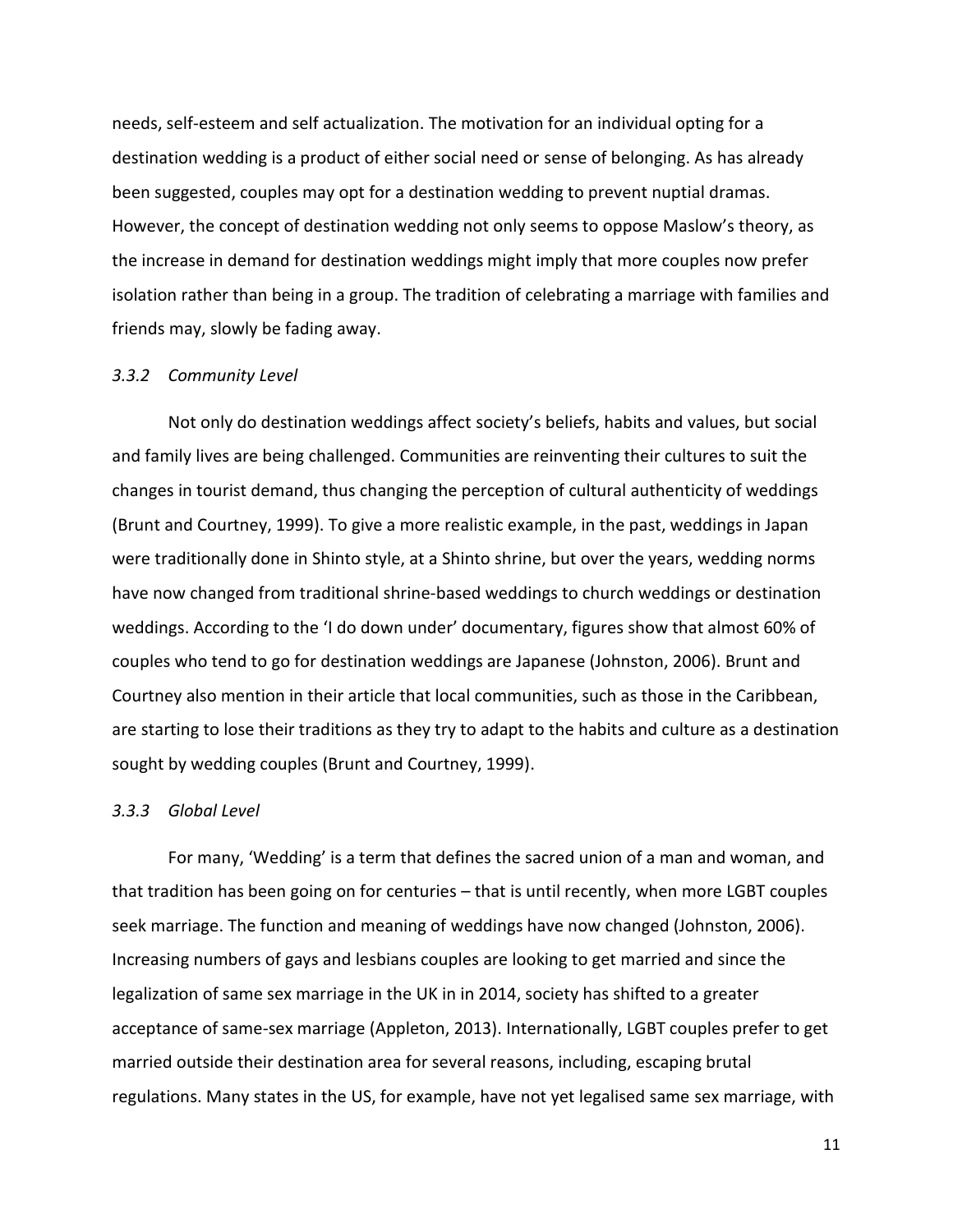many pushing legislations against gay and lesbian weddings (Appleton, 2013), whereas some destinations are more open and accepting it. Getting married at such destinations allows the LGBT marriage to be more legitimate (UNWTO, 2017).

### *3.3.4 Discussion and Recommendation*

Changes in social culture can bring about revolutionary change in society. However, societal change depends on wider changes in perception (Kozak and Kozak, 2016). Tourism has now transformed culture into a product (Wall and Mathieson, 2006). Socio-cultural factors have affected the definition and meaning of weddings adversely and these cultural impacts are hard to assess on the global scale as change can take place over a considerable time. If it continues to happen, future generations might not understand the actual meaning of weddings.

#### *Sustainable approach*

The meaning of a 'Wedding' has varied over time and across cultures. As stated, the level of impact of a social and cultural change depends on perception. Therefore, a systematic approach to deal with these changes could be setting a more community centralized norm, a culture to which everyone accepts, understands, and adapts (Wall and Mathieson, 2006). For instance, making a compromise towards flexibility in Shinto wedding tradition can help Japanese couples preserve their culture.

#### **4. Conclusion**

This paper explored the negatives impacts of destination weddings and the dimensions of harm it can cause. Destination weddings, as beautiful as they look and sound, can generate enormous impacts on both parties (i.e. the host and the resident country); such impacts can adversely affect the economy, the environment and society. The purpose of destination weddings is to have an isolated, stress-free and relaxing wedding for the reasons, also mentioned above, have put the beauty of destinations at stake. Unfortunately, not much consideration has been given to this factor, therefore its impact is not completely understood.

If destination weddings already pose a high level of negative impact today, what is likely to happen to future generations? Future generations are likely to be more adventurous, more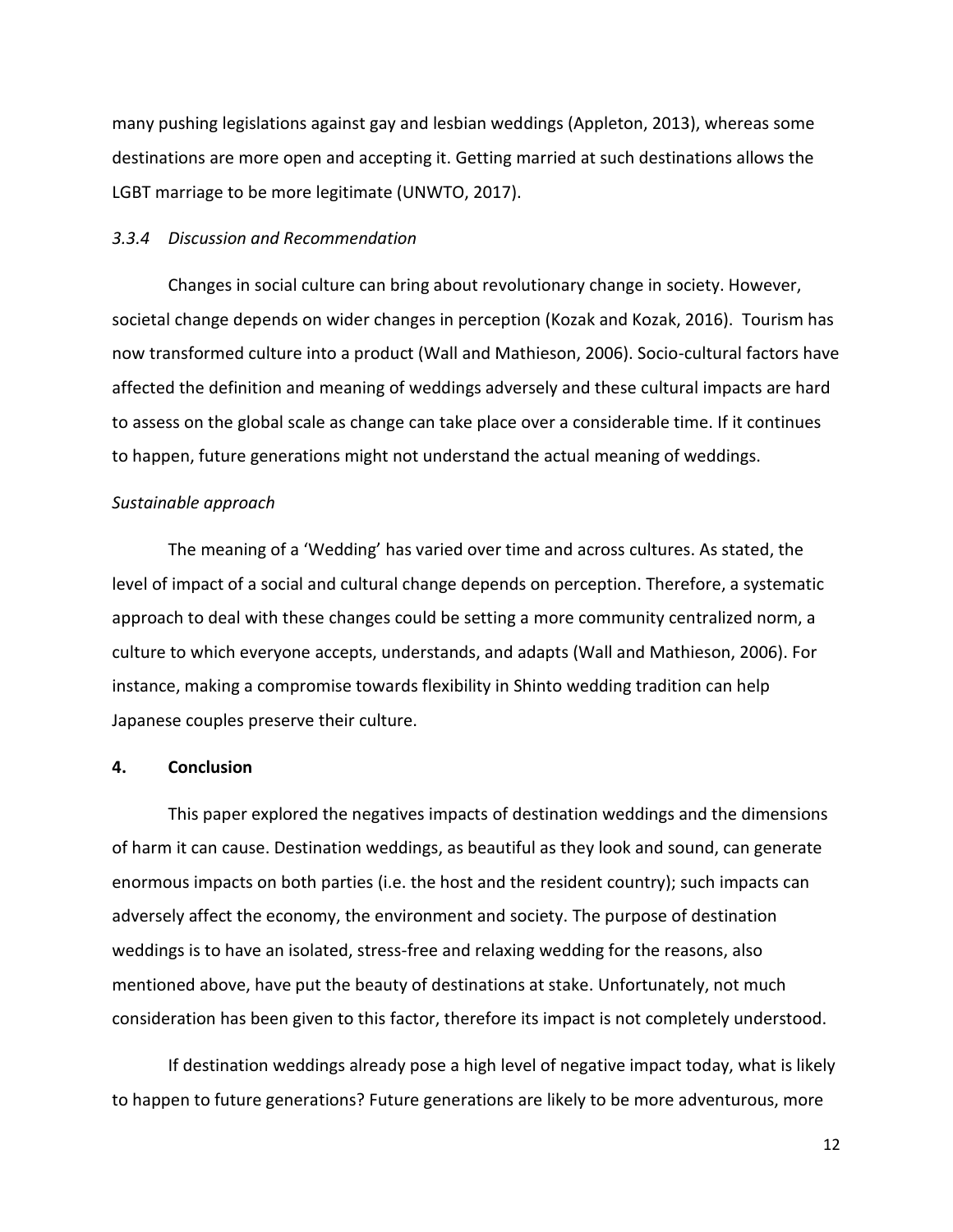experience seekers and do things to the extreme. If sustainable approaches are not taken into consideration now, the effect of these impacts are likely to be many times worse.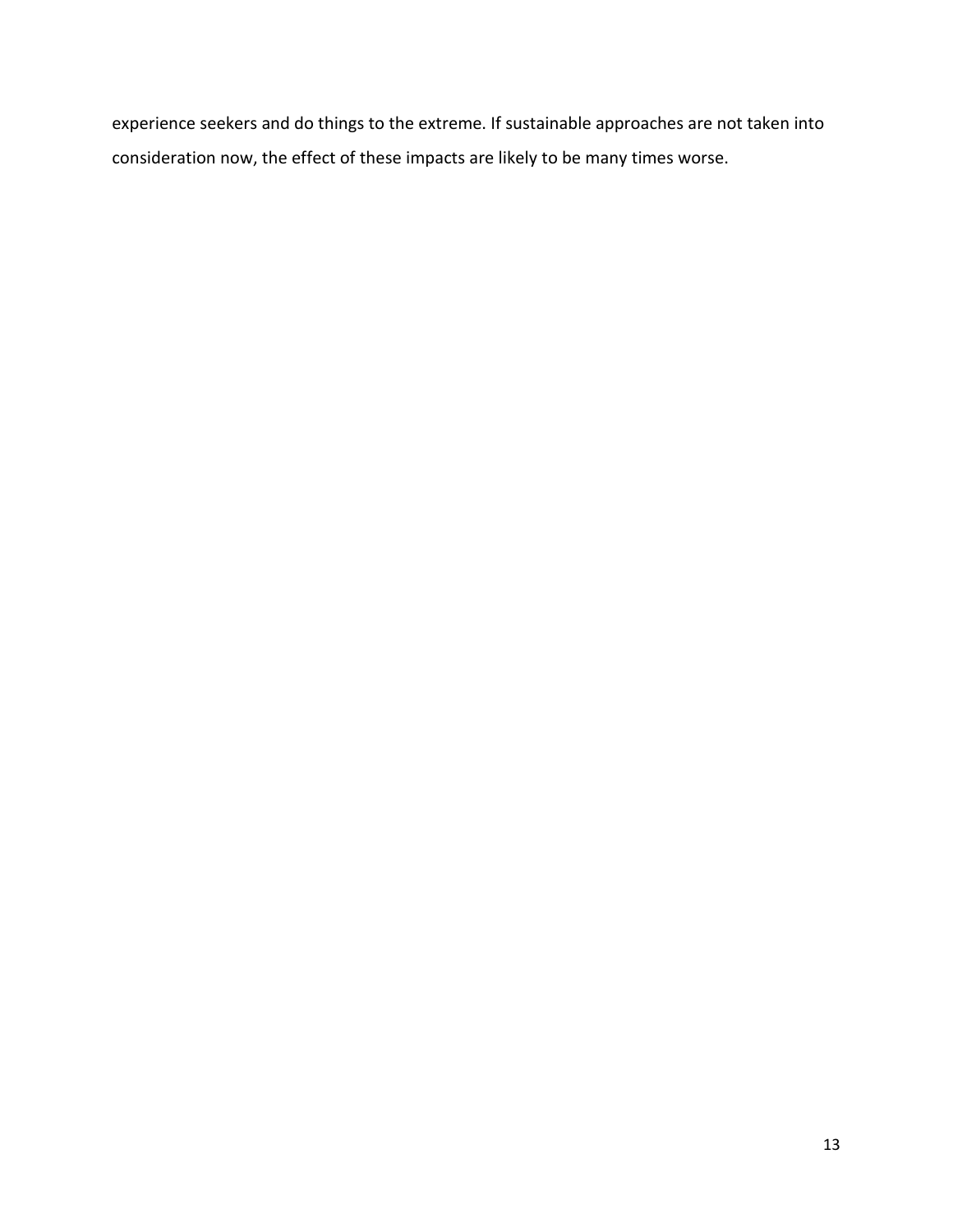# **References**

- Ap, J. and Crompton, J.L. (1998) Developing and testing a tourism impact scale. Journal of travel research. 37(2), 120-130.
- Appleton, S.F. (2013) Domicile and inequality by design: the case of destination weddings [Online]. Michigan State Law Review. Available from: < https://heinonline.org> [Accessed 13th October, 2018].
- Atzori, R., Fyall, A. and Miller, G. (2018) Tourist responses to climate change: Potential impacts and adaptation in Florida's coastal destinations. Tourism Management. 69, pp.12-22.
- Baird, B.J. (2007) 'Gay marriage', lesbian wedding. Gay & Lesbian Issues and Psychology Review.3(3), 161-170.
- Barr, S. (2018) Number of couples having overseas weddings on the rise, report reveals [Online]. The Independent. Available from: <https://www.independent.co.uk> [Accessed 13th October, 2018].
- Buckley, R. (2004) Impacts Positive and Negative: Links Between Ecotourism and Environment. Wallingford: CABI publishing.
- Breg, J. (2013) Now and Forever: Growth, Impacts and Future Evolution of Wedding Tourism [Research paper]. University of Guelph.
- Brida, J.G. and Zapata-Aguirre, S. (2009) Cruise tourism: economic, socio-cultural and environmental impacts. International Journal of Leisure and Tourism Marketing. 1(3), 205- 226.
- Britt, D. (2013) Couples, businesses benefit from destination weddings [Online]. Available from: <http://source.southuniversity.edu> [Accessed 13th October, 2018].
- Brunt, P. and Courtney, P. (1999) Host perceptions of sociocultural impacts. Annals of Tourism Research. 26(3), 493-515.
- Cooper, C. and Hall, C.M. (2007) Contemporary tourism. London: Routledge.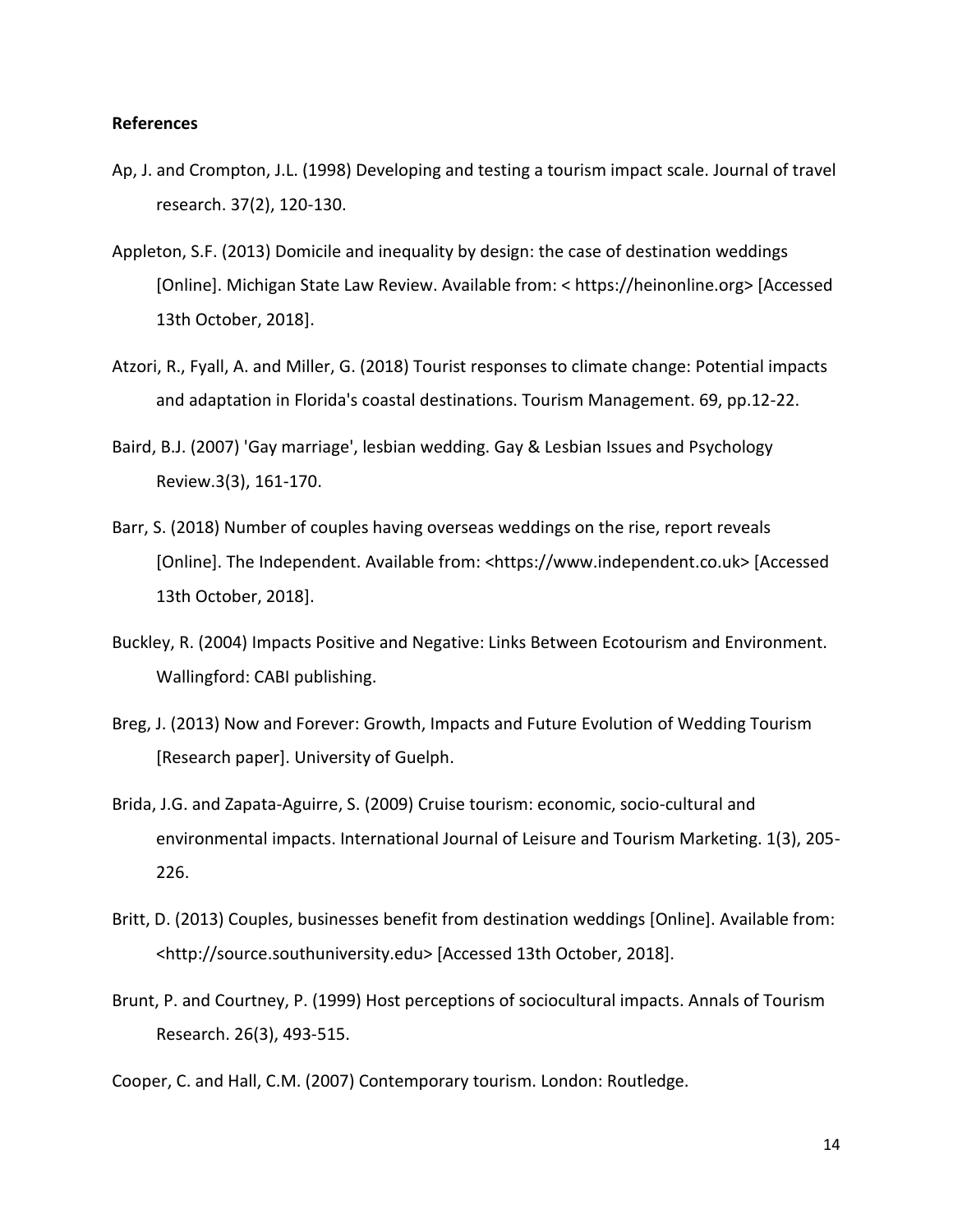- Datt, S. (2018) Economic relevance of wedding celebrations happily ever after [Online]. Times of India. Available from: <https://blogs.timesofindia.indiatimes.com > [Accessed 18th October 2018].
- Deng, C. (2012) Key factors of wedding tourism in Bangkok, Thailand [Masters Thesis]. Assumption University, Bangkok, Thailand.
- Destination weddings: Pro offers tips and cite trends (n.d) Its all here: your partner in travel since 1930 [Online]. Questex Travel Group. Available from: < https://www.questextravelgroup.com/> [Accessed 20th October 2018].
- Doǧan, H.Z. (1989) Forms of adjustment: Sociocultural impacts of tourism. Annals of Tourism Research. 16(2), 216-236.
- Durinec, N. (2013) Destination weddings in the Mediterranean. International Conference on Hospitality and Tourism Management.
- Fromm, J. (2018) Millennials shaking up the wedding industry [Online]. Forbes. Available from: <https://www.forbes.com > [Accessed 17th October 2018].
- Hall, C.M. (2001) Trends in ocean and coastal tourism: the end of the last frontier? Ocean & coastal Management. 44(9-10), 601-618.
- Healy, R.G. (1994) The "common pool" problem in tourism landscapes. Annals of Tourism Research. 21(3), 596-611.
- Johnston, L. (2006) 'I do down-under': Naturalizing landscapes and love through wedding tourism in New Zealand. ACME: An International E-Journal for Critical Geographies. 5(2), 191-208.
- Kozak, M. and Kozak, N. (Eds.) (2016) Tourist behaviour: an international perspective. Wallingford: CABI.
- Kuoni (2015) Caribbean Weddings [Online]. Available from: < https://www.kuoni.co.uks> [Accessed 25th November, 2018].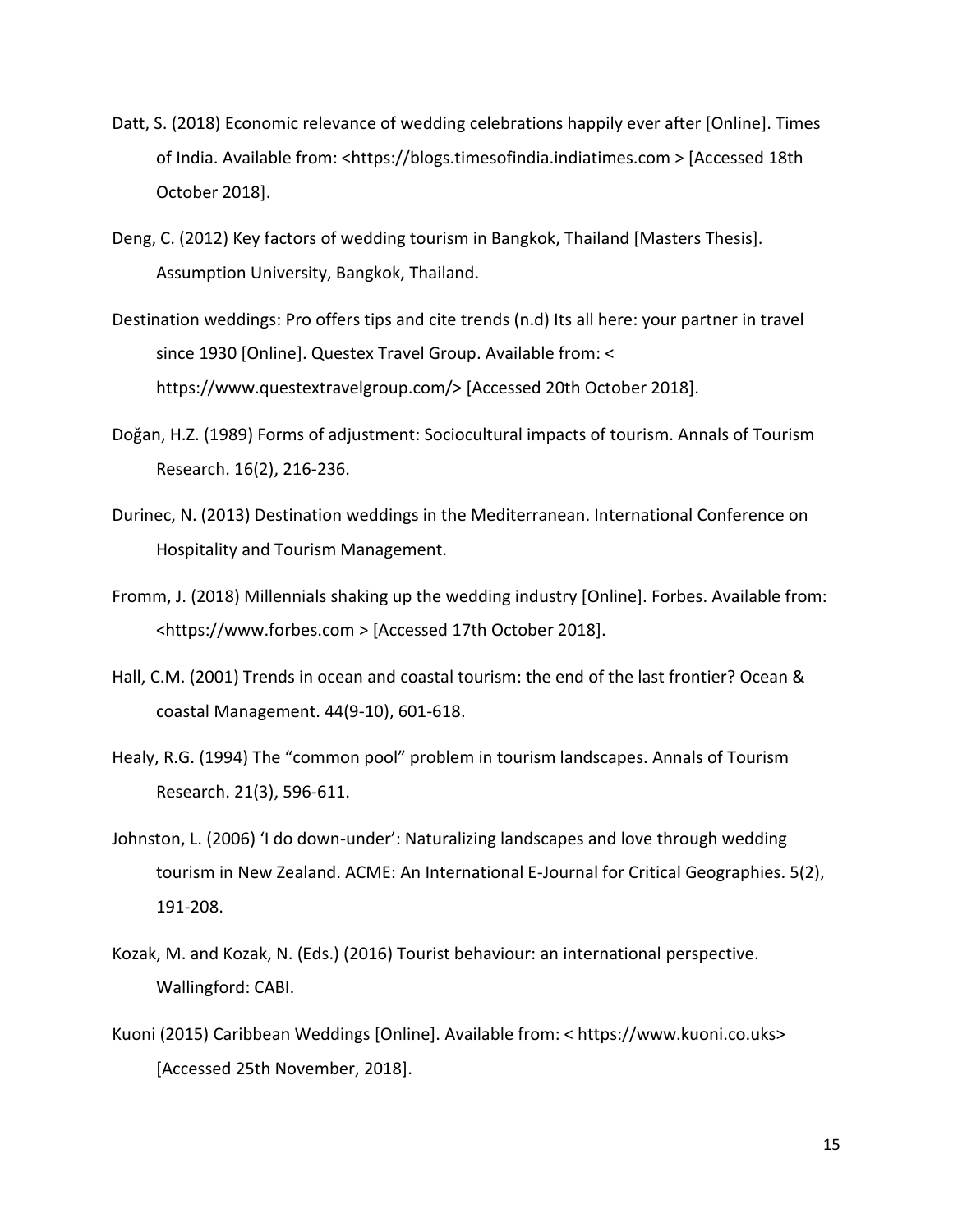- Micallef, H. M. (2017) Indian weddings in Malta- impacts and perspectives [Bachelor Thesis]. Haaga-Helia University.
- Negm, E. M. and Elsamadicy, A. M. (2017) Investigating various motivational elements that impact wedding destinations (event venue) selections [Online]. 92nd The IIER International Conference, Guangzhou, China. Available from: <http://www.worldresearchlibrary.org > [Accessed 25th November, 2018].
- Restanis, A. (2018) Top and emerging wedding destinations across the globe [Online]. Travel Daily News. Available from: <https://www.traveldailynews.com/post/top-and-emergingwedding-destinations-across-the-globe> [Accessed 18th October, 2018].
- Richins, H. and Hull, J. eds. (2016) Mountain tourism: Experiences, communities, environments and sustainable futures. CABI, Wallingford, UK.
- Schumann, F.R. and Amado, C. (2010) Japanese overseas weddings in Guam: A case study of Guam's first hotel wedding chapel. South Asian Journal of Tourism and Heritage, 3(1), 173-181.
- Second global report on LGBT tourism (2017) Second global report on LGBT tourism [Online]. UNWTO. Available from: < http://cf.cdn.unwto.org> [Accessed 4th November, 2018].
- Simmons, D.G. and Becken, S. (2004) The cost of getting there: impacts of travel to ecotourism destinations. Environmental Impacts of Ecotourism. 15-23.
- Sunlu, U. (2003) Environmental impacts of tourism. In: Conference on the Relationships between Global Trades and Local Resources in the Mediterranean Region. 263-270.

Tourism Authority of Thailand (n.d) Trang underwater wedding [Online]. Available from < https://www.tourismthailand.org/ > [Accessed 23rd November, 2018].

Vidauskaite, R. (2009) Destination branding through wedding tourism: The case of the Caribbean [Master thesis]. University of Ljubljana, EMTM Universities.